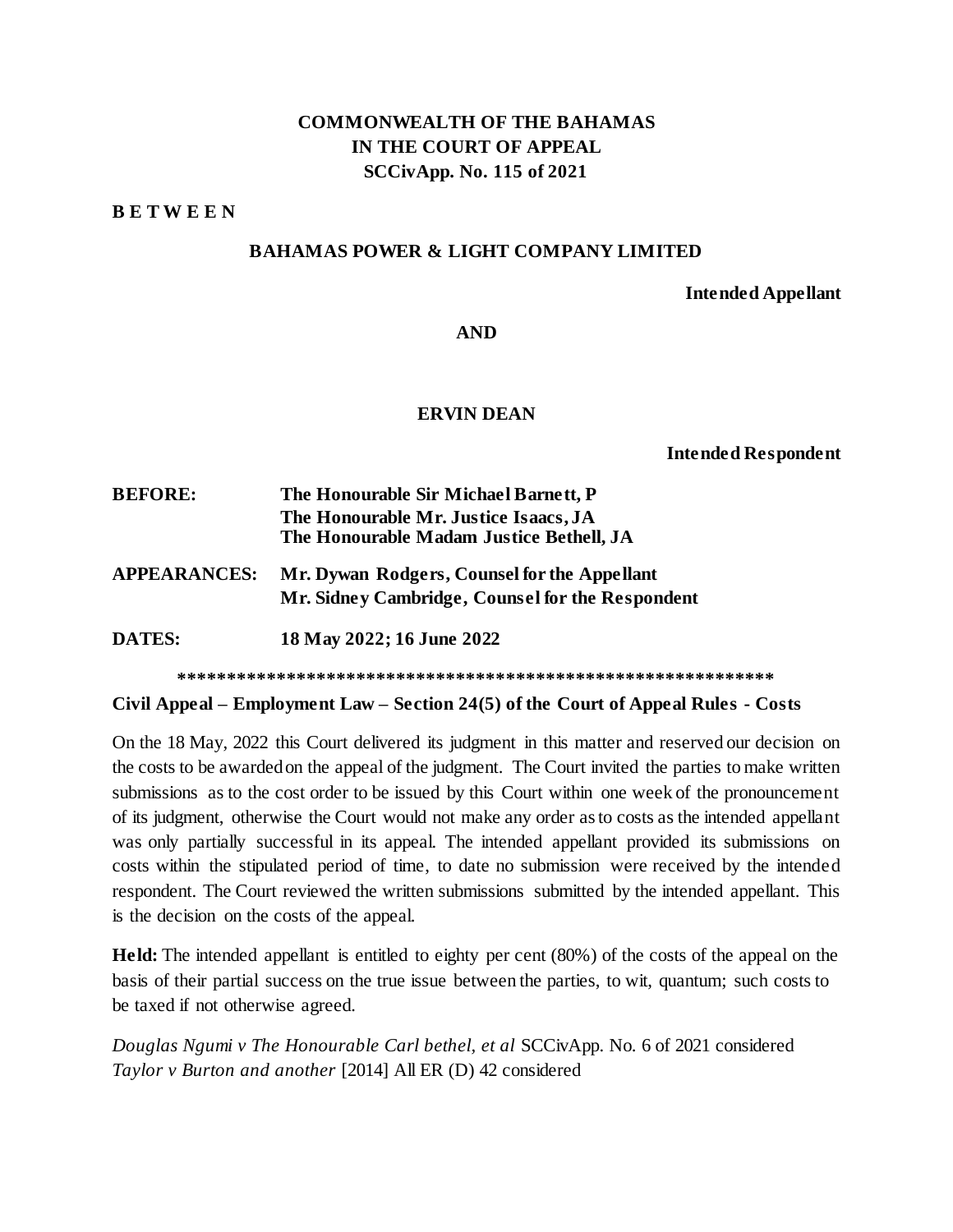# **J U D G M E N T**

## **Judgment delivered by the Honourable Mr. Justice Jon Isaacs, JA:**

- 1. On 18 May 2022, we granted leave to extend the time for appealing which enabled the appellant to challenge the trial judge's order that it pay the respondent for seventy-four (74) months as the appropriate sum he should receive due to the failure of the appellant to compensate him adequately upon terminating his contract of employment. Concurrent to our grant of leave to appeal out of time, we determined that the appellant's submissions in respect of the 74 months' pay should succeed as we found that the trial judge had overcompensated the respondent. However, we did not find that the Judge erred when she decided to make an award to the intended respondent over and above the minimum payment mandated by section 29 of the Employment Act.
- 2. Consequent upon our findings, we quashed the award of 74 months' pay and substituted an award of eighteen (18) months' pay as reasonable compensation in lieu of notice.
- 3. We invited the parties to provide submissions on who if anyone ought to be ordered to pay the costs of the appeal; but that if no submissions were received one week after the delivery of our judgment, there would be no order as to costs. Only the appellant provided its submissions on costs within the stipulated period of time. Thus, this decision is predicated solely on those submissions.
- 4. Mr. Rodgers submitted, inter alia, that we should order that the costs of the appeal be the appellant's because the only real issue embodied in the case was one of quantum, to wit, the respondent made a wholly unreasonable claim for 74 months' pay and that meant that the appellant "had to" defend it. He argued that the sole issue for the Court's consideration - as it should have been in the court below - was that of quantum.
- 5. He contended that the appellant ultimately succeeded on the true issue for determination in the case and alluded to that portion of paragraph 84 of our decision where we said:

## **"In my view, the amount the Judge awarded is so excessive that an appellate tribunal would be justified in interfering with her assessment."**

6. There is no gainsaying that the appellant succeeded in attacking the award made by the trial judge as that sum was reduced significantly by us. Still, it was due to the appellant's stubborn reliance on section 29 of the Employment Act, probably played as large a part in precipitating the respondent's action as much as they claim that the respondent's exaggerated claim for compensation necessitated that they mount a defence. If the respondent was being unrealistic in his claim, the appellant was no less so in their offer of one (1) month's pay in lieu of notice.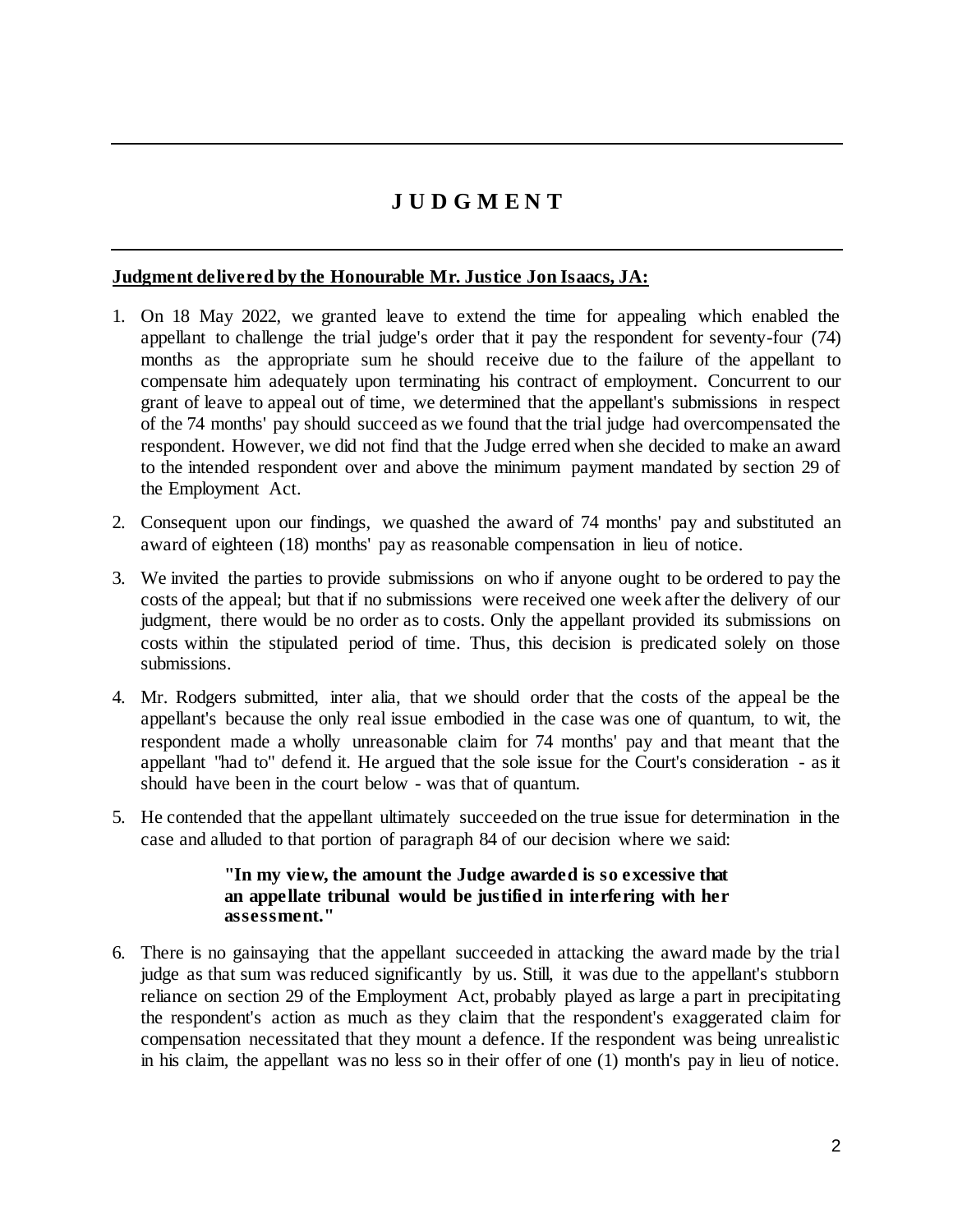7. The matter of costs is addressed in Rule 24(5) of the Court of Appeal Rules; and provides that:

**"(5) The court may make such order as to the whole or any part of the costs of an appeal as may be just, and may, in special circumstances, order that such security shall be given for the costs of an appeal as may be just."**

- 8. The award of costs is a discretionary power of the Court; and it is expected that the discretion will be exercised judicially.
- **9.** The Court, differently constituted, in **Douglas Ngumi v The Honourable Carl bethel, et al**  SCCivApp. No. 6 of 2021 had allowed an appeal against an award of damages but had not increased it to the amount the appellant had sought, said at paragraph 10:

**"10. I begin with the observation of Lord Lloyd in Bolton Metropolitan District Council and others v Secretary of State for the Environment [Practice Note] [1995] 1 WLR 1176:** 

> **"…As in all questions to do with costs, the fundamental rule is that there are no rules. Costs are always in the discretion of the Court, and a practice, however widespread and longstanding, must never be allowed to harden into a rule…""**

10. The Court went on to say, inter alia, at paragraph13:

**"13. In Scherer and another v Counting Instruments Ltd and another [1986] 2 All ER 529 Buckley, LJ said:** 

> **"…we derive the following propositions. (1) The normal rule is that costs follow the event. That party who turns out to have unjustifiably either brought another party before the Court or given another party cause to have recourse to the Court to obtain his rights is required to recompense that other party in costs." [Emphasis added]**

11. In **Taylor v Burton and another** [2014] All ER (D) 42, a case referred to by Barnett, P in **Ngumi** (Supra), the English Court of Appeal observed as follows:

> **"With respect to the first ground of appeal, the defendant had been the successful party as regarded that issue. However, the claimants had been the successful parties in respect of the other four grounds. Accordingly, both sides could claim to have achieved a material degree of success in the appeal. It was unrealistic to identify who between them had been overall the successful party. The reality was that the outcome of the appeal was that the honours had broadly been even. That pointed to making no order as to costs. No order as to the costs of the appeal would be made."**